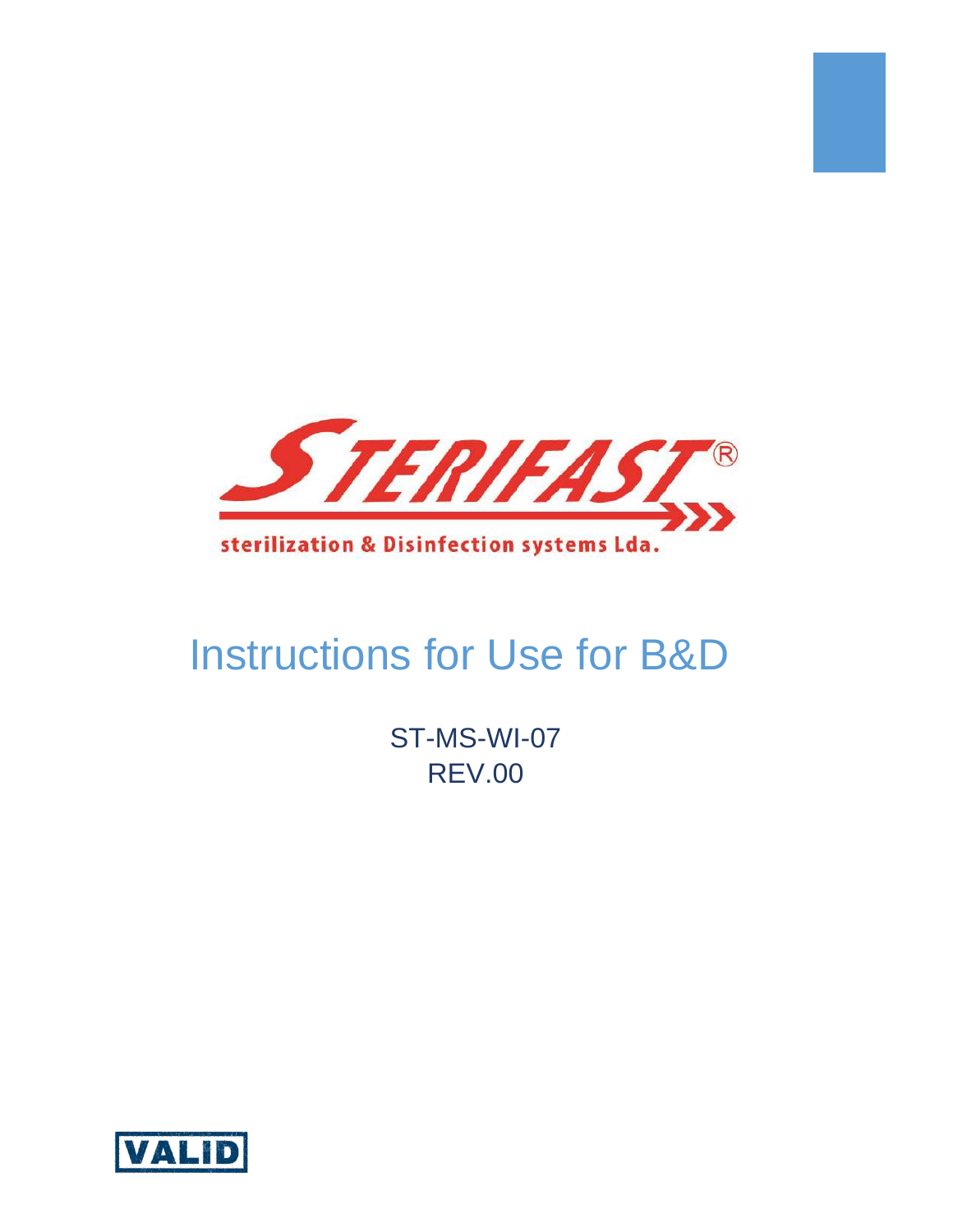| <b>STERIFAST®</b><br>sterilization & Disinfection systems Lda. |         |                  |  | <b>Instructions For Use for B&amp;D</b> |            |  |  |
|----------------------------------------------------------------|---------|------------------|--|-----------------------------------------|------------|--|--|
| Doc. No. ST-MS-WI -07                                          | Rev. 00 | Status: APPROVED |  | Effective Date: 27/04/2020              | Page $2/3$ |  |  |

# **History of changes**

| <b>Revision</b><br>No. | Date of<br>issue | <b>Reason for</b><br>change | <b>Summary of change</b> | Provided by   | <b>Approved by</b> |
|------------------------|------------------|-----------------------------|--------------------------|---------------|--------------------|
| $00\,$                 | 27/04/2020       | <b>NA</b>                   | $\sf NA$                 | Aryan Deldari | Saeed Nazari       |
|                        |                  |                             |                          |               |                    |
|                        |                  |                             |                          |               |                    |
|                        |                  |                             |                          |               |                    |
|                        |                  |                             |                          |               |                    |
|                        |                  |                             |                          |               |                    |
|                        |                  |                             |                          |               |                    |
|                        |                  |                             |                          |               |                    |
|                        |                  |                             |                          |               |                    |
|                        |                  |                             |                          |               |                    |
|                        |                  |                             |                          |               |                    |
|                        |                  |                             |                          |               |                    |
|                        |                  |                             |                          |               |                    |
|                        |                  |                             |                          |               |                    |
|                        |                  |                             |                          |               |                    |
|                        |                  |                             |                          |               |                    |
|                        |                  |                             |                          |               |                    |